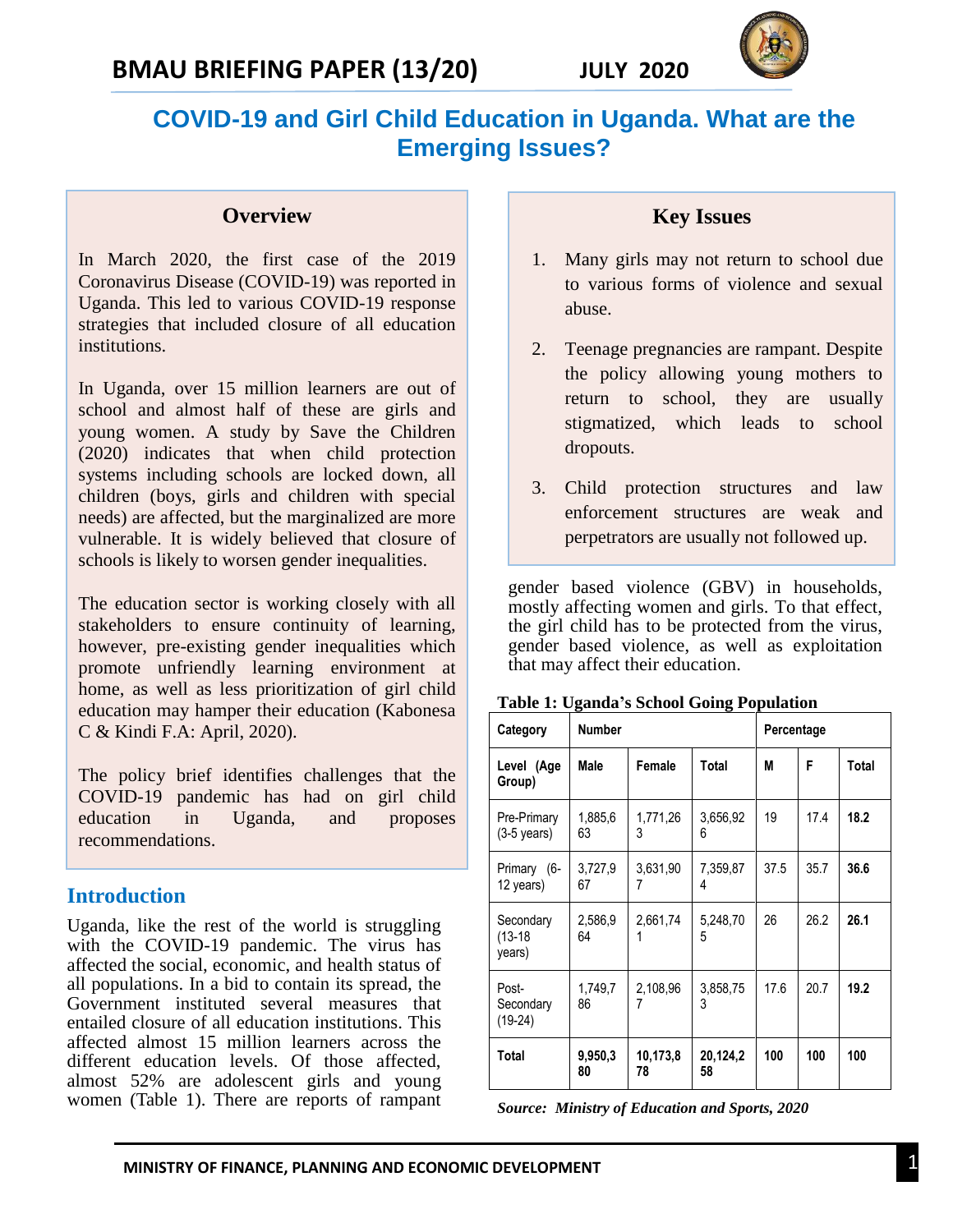## **Measures to address effects of COVID-19 on girls and young women in school**

The Ministry of Education and Sports (MoES) together with Development Partners have developed a COVID-19 Preparedness and Response Plan focusing on three areas: continuity of learning, the learning agenda, and reopening of schools and institutions after the lockdown. The plan also stipulates measures to minimize the adverse effects of the virus to learners and to enhance the capacity of MoES, district local governments (DLGs), and other stakeholders to promote protection of all learners.

The MoES Gender Unit developed key messages targeting parents on safety and security of learners during this pandemic. These messages have been shared with internal stakeholders, United Nations International Children's Fund (UNICEF), and Ministry of Gender, Labour and Social Development. Additionally, radio and television talk shows on safety and security of learners continue.

The MoES has conducted capacity building for DLGs, head teachers, and school management committees (local council 1 chairpersons, parasocial workers in conjunction with communitybased services) to support learners including adolescent girls. Messages on positive parenting, elimination of violence, psych-social support have been developed and disseminated.

The Ministry has promoted coordination among education stakeholders and other agencies for a more effective response, provided cross sector coordination with stakeholders as issues affecting adolescent girls at this time require a multi-sectoral approach. Furthermore, MoES has conducted several awareness and education activities.

The MoES, in partnership with Uganda Youth and Adolescent Health Forum (UYAHF) organised a webinar on menstrual hygiene management (MHM) with an aim of understanding the unique menstrual health and management challenges for girls and efforts to address them; and a webinar on dealing with GBV during the COVID-19 crisis organized by Forum for African Women



Educationists (FAWE). Key issues that emerged from this webinar are that there is need to strengthen the multi-sectoral approaches in addressing GBV.

The Gender Unit organized a webinar on addressing adolescent girl challenges during COVID-19. The Unit is also finalizing guidelines for prevention of HIV/teenage pregnancy and reentry of child mothers; developing key messages on ending teenage pregnancy and early marriages in Uganda. In spite of these efforts, girls are experiencing gender related constraints that are impacting on their concentration on home studies and threatening their return to school after the COVID-19 pandemic.

## **Key bottlenecks to girl child education during the COVID-19 pandemic**

#### **Household chores**

At home, girls have been over burdened by domestic chores during this period and this has affected their continued learning and revision. A study by Plan International (June 2020) established that school drop-outs were caused by an increase in domestic and caring responsibilities, and a shift towards income generation. This means that girls' learning at home was limited. Nabachwa A. (Trailblazers Mentoring Foundation, TBC: April, 2020) noted that many children, especially girls are being loaded with all housework and child-rearing responsibilities, leaving them with no time to revise.

Trailblazers Mentoring Foundation further noted that whereas it is good to engage children in work, the tasks given should be appropriate to their age regardless of sex to support all children spare time for revision and play. Dialogue should be created between children and parents/caregivers. Agreeing on time for housework and designating time for play, academic revisions, and skills building should be done in a friendly manner that enhances care and trust between parents and children. This is rarely the case in many homes.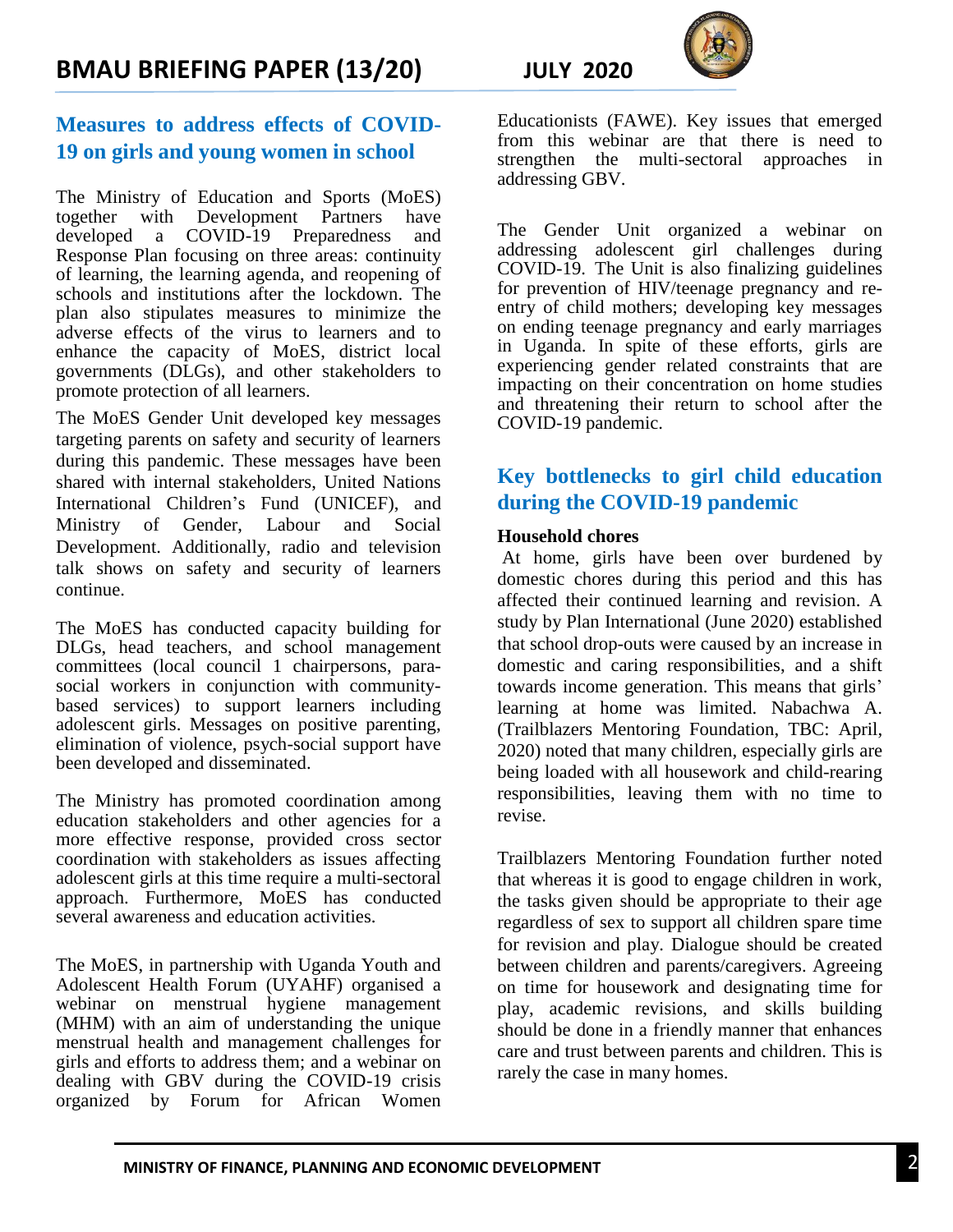#### **Violence**

The closure of schools has increased girls' vulnerability to various forms of violence. Girls are more likely to face various forms of violence ranging from physical, emotional, neglect and sexual abuse. This is because they are now too close to the perpetrators (sometimes close relatives, or their peers) leading to less concentration (Save the Children, 2020).

Trailblazers Mentoring Foundation, noted that although government together with its partners were addressing GBV, with the current lockdown such systems and institutions/organisations are no longer optimally operating. Girls and women that have reported cases have been frustrated as their calls are not responded to, and their movements are restricted.

Increased sexual risks especially to the girls have led to teenage pregnancies and child marriages. Vulnerable girls are more likely to engage in transactional sex in order to meet their basic requirements such as food. Incidences of incest have increased because girls are living with these people full time. In refugee-hosting districts, 60% of people said they have observed an increase in acts of sexual violence against children by peers, caregivers, and community members.

A report from Save the Children indicated that law enforcement in regard to cases of violence against children and domestic violence is weak as the offenders are not followed up. Several girls that have been violated may never receive justice and support to go back to school.

#### **Teenage pregnancy and early marriages**

Ahead of the 2020 [Day of the African Child,](https://en.wikipedia.org/wiki/International_Day_of_the_African_Child) Save the Children had a discussion with selected children on how COVID-19 was affecting them. This story from Wakiso District sums it up. *"A girl in primary five in a neighbouring school was impregnated by a man working in a stone quarry. When schools closed, her mother sent her to sell* 



*samosas and cassava to the people working in the stone quarry. Her mother realized recently that the girl is pregnant. She asked her to abort but the girl refused. So the girl now moves around the village with the man who got her pregnant," (Sarah, Wakiso District).*

Save the Children reports an increase in child marriages, as adolescent girls are being married in exchange for bride price during this COVID-19 period. This was most common in the north and northeast parts of the country where rates of [child](https://uganda.savethechildren.net/news/girls-karamoja-campaign-end-child-marriage)  marriages [are already very high.](https://uganda.savethechildren.net/news/girls-karamoja-campaign-end-child-marriage)

#### *Box 1: Concerns about girls in Gulu District*

*Charles from Gulu District was worried about a rise in teenage pregnancy and child marriages. "In some villages, parents are giving away their girls to men for marriage so that they can get money for food," (Officer, Save the Children, May 2020).*

In many parts of the country there has been an increase in girls drawn into commercial sexual exploitation – trading sex for money, food or even sanitary towels. In Karamoja, girls are increasingly going to work in gold mines to make ends meet.

Most girls have become pregnant as a result of being outside the protective environment provided by schools as shown below.

*Box 2: Ever since schools were closed, so many girls and boys are idle and in one place. They are keeping busy by getting involved in behavior which could lead to unwanted pregnancies and child marriages. Every day I see young girls being around boys almost from morning to evening, and sometimes until late in the night, (Officer, Save the Children). "We feel so confined to one environment," (teenage girl during Focus Group Discussion by Save the Children).*